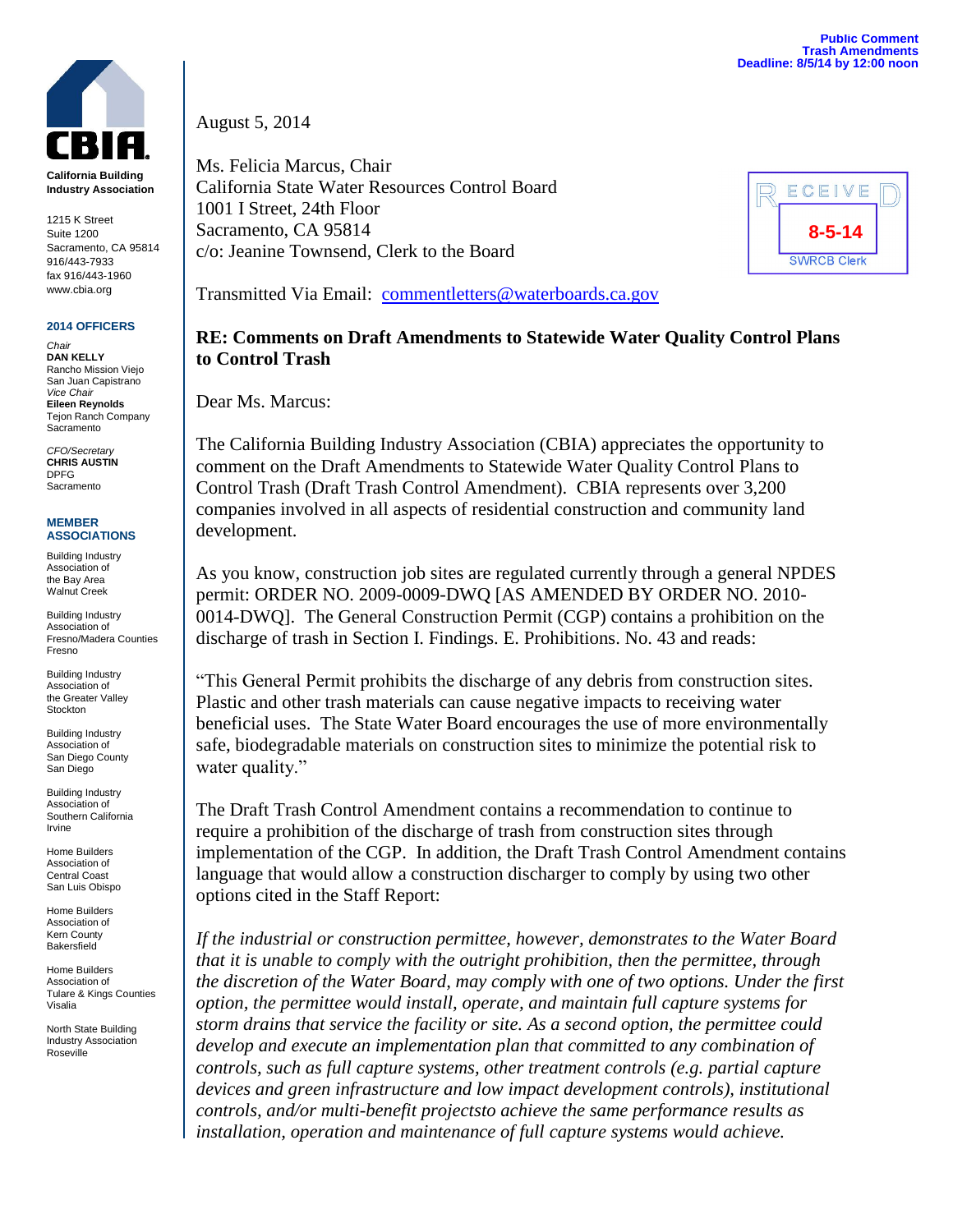While the Draft Trash Control Amendment provides some flexibility, closer examination of the proposed requirement and additional narrative appears to add, if adopted, additional reporting of monitoring requirements for construction site dischargers and, importantly, adds a significant burden of proof element to compliance that appears to be unnecessary based on existing construction site trash control practices.

Trash control compliance at construction sites is currently being achieved through source control by physical removal of any trash on a daily basis, and with collected trash placed in a covered container and periodically removed by established trash collection and disposal service providers. Additionally, compliance is achieved through street sweeping and other source control housekeeping measures that prevent the discharge of trash and organic debris from construction job sites. Individuals who were contacted indicated that enforcement of the prohibition on trash discharge was being done through inspections by local municipal officials and Regional Board staff.

According to our membership, the installation of full capture devices is technically infeasible in most instances because of the changing nature of a construction job site. The full capture option is known as Track 1. The alternative proposed, known as Track 2, is to implement some combination of full and partial capture along with using other, so-called institutional controls and other means to prevent trash from entering receiving waters. Track 2 would require some undefined determination of the equivalency to Track 1 on the part of the discharger in order for a compliance demonstration under Track 2.

The determination of Track 1 and Track 2 equivalency is under development at this time according to the Draft Trash Control Amendment staff report and State Water Board staff (who provided clarification of intent at a workshop on 7/16/2014), and will be left to the discretion of the Regional Boards to develop at some future date. This kind of uncertainty in process is concerning, as is the fact that the current prohibition on the discharge of trash appears to be working from the perspective of our members, and additional regulation is unhelpful and may actually increase the cost to comply because of the difficulty of proving Track 2 equivalence with Track 1.

As an example, we have concerns about the monitoring and reporting program (described on page 17 of the Staff Report, Section 2.7), which strongly implies a level of effort required by builders and contractors significantly above and beyond what is currently required to demonstrate compliance. Furthermore, the Draft Trash Control Amendment makes conflicting statements about the necessity of specific monitoring requirements for construction dischargers, and clarification of intent by the State Water Board is requested. Specifically, see conflicting information discussed on page 17, Section 2.7 and pages 81-82 of the Staff Report, 4.10 No. 3.

Finally, the State Water Board prepared a lengthy economic analysis of the impact of adopting the Draft Trash Control Amendment for Phase I and II MS4 dischargers, Caltrans, and Industrial General Permit holders. Most concerning is the fact the State Water Board did not estimate the financial impact of the Draft Trash Control Amendment on construction dischargers and simply concluded that the Draft Trash Control Amendment would not have any impact on the incremental cost of compliance. We believe this to be a faulty assumption. Should the Draft Trash Control Amendment be adopted and construction dischargers chose to